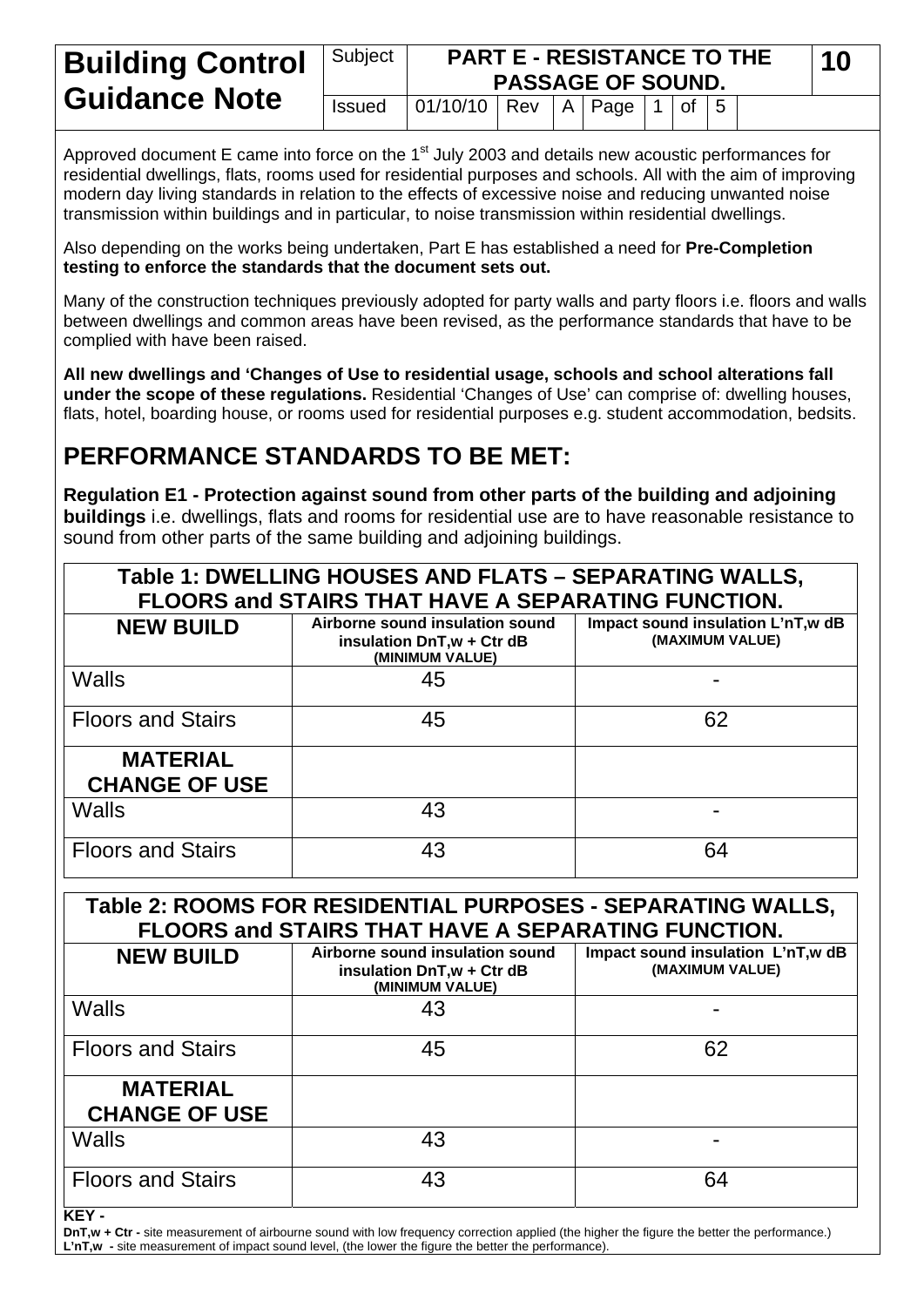# Subject **PART E - RESISTANCE TO THE PART E - RESISTANCE TO THE 10 PASSAGE OF SOUND. Guidance Note Issued 01/10/10 Rev A I Page 2 of 5**

It is important that you check with the appropriate manufacturer of the products you are intending to use, that these performances can be achieved – bearing in mind the importance of good quality workmanship to ensure at pre-completion test performances also achieves these performance standards.

Guidance on forms of construction and flanking construction is provided in Approved Document E – and reference should be made to this document for further information.

Any failure in achieving these standards will require the works to be corrected to achieve compliance with the Building Regulations.

## What is pre- completion testing?

Part E puts the onus on the owner / builder to demonstrate the stated acoustic rating has been achieved. The requirement is that at least 10% of all new dwellings should be Pre-completion tested on-site. Testing applies to separating elements between dwellings only and not required between living spaces within dwellings, nor for corridors, stairwells or hallways. Testing needs to be carried out by a test body with an appropriate third party accreditation

Building Control will specify the dwelling units and different forms of construction to be tested and it is important that you are involved at an early stage in discussions to ensure the test process is properly carried out.

### *New dwellings have been exempt testing until July 2004, in order to investigate the possible adoption of Robust Standard Details that could be followed instead.*

Copy of the results in an approved format should be sent to the Local Authority Building Control for approval before a completion certificate can be issued.

Any failure in achieving these standards will require remedial works to be carried out to achieve compliance with the Building Regulations. It will be necessary to re-test the works to check that the remedial works have been successful.

# **Regulation E2 - Protection against sound within dwelling house etc.**

Dwellings, flats and rooms for residential use are required to be constructed so that internal walls between bedroom or rooms containing wc's, and other rooms and internal floors, provide reasonable sound resistance.

This new requirement aims to cut down on internal generated noise transmission within the dwelling.

# **PERFORMANCE STANDARDS TO BE MET:**

**Table 3: LABORATORY VALUES FOR NEW INTERNAL WALLS AND FLOORS WITHIN: DWELLING HOUSES, FLATS AND ROOMS FOR RESIDENTIAL PURPOSES, WHETHER PURPOSE BUILT OR FORMED BY MATERIAL CHANGE OF USE.**

|               | Airborne sound insulation sound insulation Rw dB<br>(MINIMUM VALUE) |  |  |  |  |  |
|---------------|---------------------------------------------------------------------|--|--|--|--|--|
| Walls         | 40                                                                  |  |  |  |  |  |
| <b>Floors</b> | 40 <sup>'</sup>                                                     |  |  |  |  |  |

**KEY - Rw** = laboratory measurement of airbourne sound. dB = Decibel (level of sound reduction required)

*The above rules do not apply to walls containing doors, ensuite bathroom walls between bathroom and access bedroom and existing floors in building which is subject to a change of use.*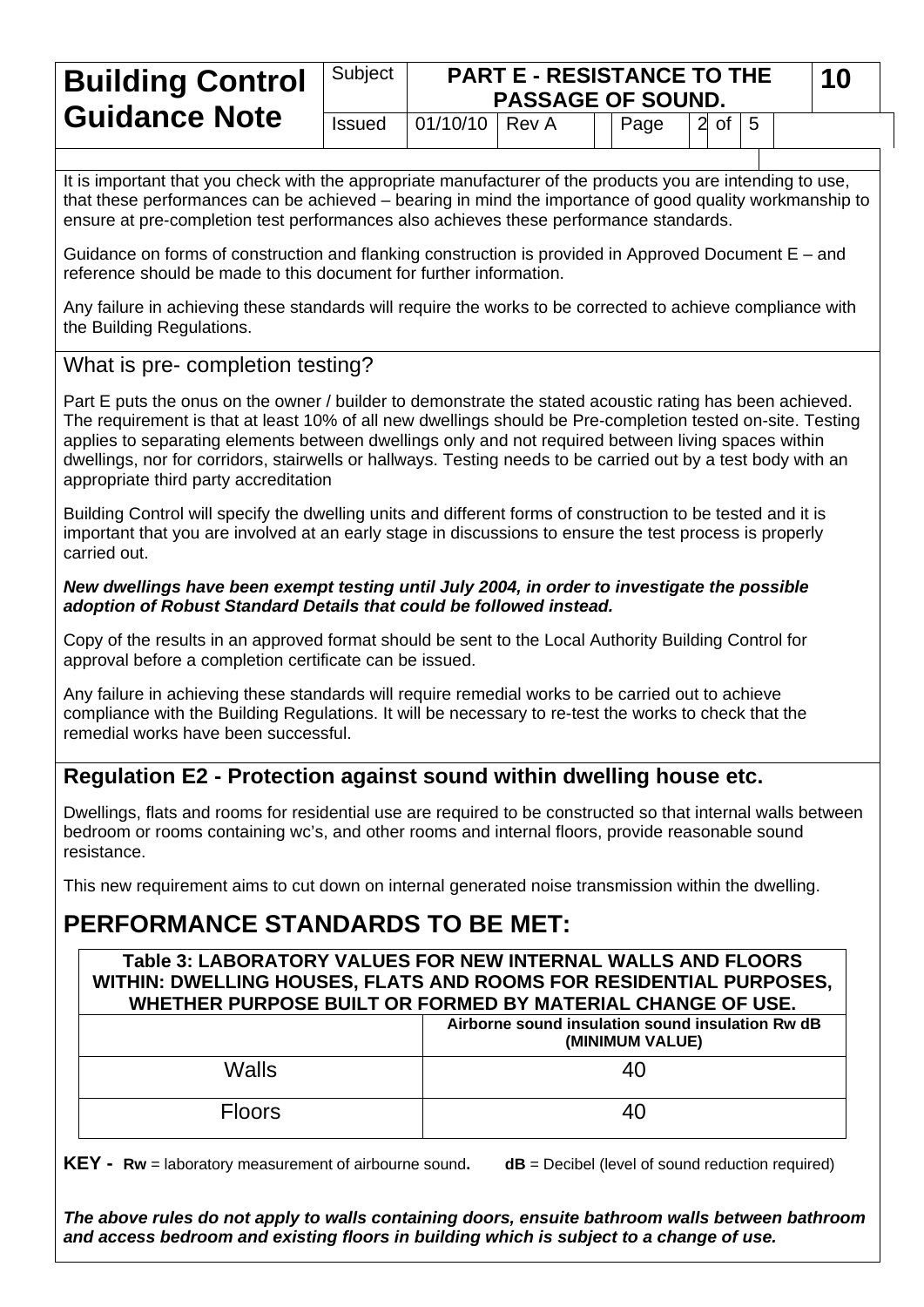| <b>Building Control</b>                                                                                                                                                             | Subject<br><b>PART E - RESISTANCE TO THE</b><br><b>PASSAGE OF SOUND.</b> |                           |       |  |      |  |                       |  |  | 10 |  |
|-------------------------------------------------------------------------------------------------------------------------------------------------------------------------------------|--------------------------------------------------------------------------|---------------------------|-------|--|------|--|-----------------------|--|--|----|--|
| <b>Guidance Note</b>                                                                                                                                                                | <b>Issued</b>                                                            | 01/10/10                  | Rev A |  | Page |  | $3$ of $\overline{5}$ |  |  |    |  |
|                                                                                                                                                                                     |                                                                          |                           |       |  |      |  |                       |  |  |    |  |
| SUITABLE WALL / FLOOR CONSTRUCTION FOR INTERNAL SOUND                                                                                                                               |                                                                          |                           |       |  |      |  |                       |  |  |    |  |
|                                                                                                                                                                                     |                                                                          |                           |       |  |      |  |                       |  |  |    |  |
| <b>TRANSMISSION</b><br>(NOT TO SEPARATING WALLS / FLOORS - REFER TO MANUFACTURERS DETAILS OR<br><b>APPROVED DOCUMENT E).</b>                                                        |                                                                          |                           |       |  |      |  |                       |  |  |    |  |
|                                                                                                                                                                                     |                                                                          |                           |       |  |      |  |                       |  |  |    |  |
| <b>WALL TYPE A</b><br>Timber or metal studding.                                                                                                                                     |                                                                          |                           |       |  |      |  |                       |  |  |    |  |
| 2 or more layers of plasterboard, each sheet of minimum mass per unit area 10kg/m2 each side of wall.                                                                               |                                                                          |                           |       |  |      |  |                       |  |  |    |  |
| All joints well sealed.                                                                                                                                                             |                                                                          |                           |       |  |      |  |                       |  |  |    |  |
|                                                                                                                                                                                     |                                                                          |                           |       |  |      |  |                       |  |  |    |  |
| <b>WALL TYPE B</b>                                                                                                                                                                  |                                                                          |                           |       |  |      |  |                       |  |  |    |  |
| Timber or metal studding.<br>1 layer of plasterboard of minimum mass per unit area 10kg/m2.<br>$\bullet$                                                                            |                                                                          |                           |       |  |      |  |                       |  |  |    |  |
| Linings fixed to a timber frame with a minimum distance between linings of 75mm, or metal frame with<br>$\bullet$                                                                   |                                                                          |                           |       |  |      |  |                       |  |  |    |  |
| a minimum distance between linings of 45mm.                                                                                                                                         |                                                                          |                           |       |  |      |  |                       |  |  |    |  |
| An absorbent layer of unfaced mineral wool batts or quilt (minimum thickness 25mm, minimum density<br>$\bullet$<br>10kg/m2), which may be wire reinforced, suspended in the cavity. |                                                                          |                           |       |  |      |  |                       |  |  |    |  |
| All joints well sealed.                                                                                                                                                             |                                                                          |                           |       |  |      |  |                       |  |  |    |  |
|                                                                                                                                                                                     |                                                                          |                           |       |  |      |  |                       |  |  |    |  |
| <b>WALL TYPE C</b>                                                                                                                                                                  |                                                                          |                           |       |  |      |  |                       |  |  |    |  |
| Concrete block wall, plaster or plasterboard finished on both sides.                                                                                                                |                                                                          |                           |       |  |      |  |                       |  |  |    |  |
| Minimum mass per unit area, excluding finish 120 kg/m2.<br>$\bullet$<br>All joints well sealed.                                                                                     |                                                                          |                           |       |  |      |  |                       |  |  |    |  |
| $\bullet$<br>Plaster or plasterboard finish both sides.                                                                                                                             |                                                                          |                           |       |  |      |  |                       |  |  |    |  |
|                                                                                                                                                                                     |                                                                          |                           |       |  |      |  |                       |  |  |    |  |
| <b>WALL TYPE D</b>                                                                                                                                                                  |                                                                          |                           |       |  |      |  |                       |  |  |    |  |
|                                                                                                                                                                                     | Aircrete block wall, plaster or plasterboard finished on both sides.     |                           |       |  |      |  |                       |  |  |    |  |
| For plaster finish, minimum mass per unit area, including finish 90 kg/m2.<br>$\bullet$<br>For plasterboard finish, minimum mass per unit area, including finish 75 kg/m2.          |                                                                          |                           |       |  |      |  |                       |  |  |    |  |
| $\bullet$<br>All joints well sealed.                                                                                                                                                |                                                                          |                           |       |  |      |  |                       |  |  |    |  |
| Plaster or plasterboard finish both sides.                                                                                                                                          |                                                                          |                           |       |  |      |  |                       |  |  |    |  |
| Restrictions apply to using wall type D, where abutting separating party walls refer to Approved Document E.                                                                        |                                                                          |                           |       |  |      |  |                       |  |  |    |  |
|                                                                                                                                                                                     |                                                                          |                           |       |  |      |  |                       |  |  |    |  |
| Partitions and internal walls - Approved Document E - Guidance constructions deemed to provide a                                                                                    |                                                                          | minimum of Rw $dB = 40dB$ |       |  |      |  |                       |  |  |    |  |





#### **Timber Stud:**

2 x 12.5mm WallBoard either side. 75mm x 38mm studs at 600mm centres max. All joints to be well sealed.

#### **Timber Stud:**

12.5mm British Gypsum WallBoard TEN (or 15mm Knauf standard wallboard) either side. 75mm x 38mm studs at 600mm centres max. 25mm Isowool or Crown Acoustic Partition Roll or similar in the cavity, all joints to be well sealed.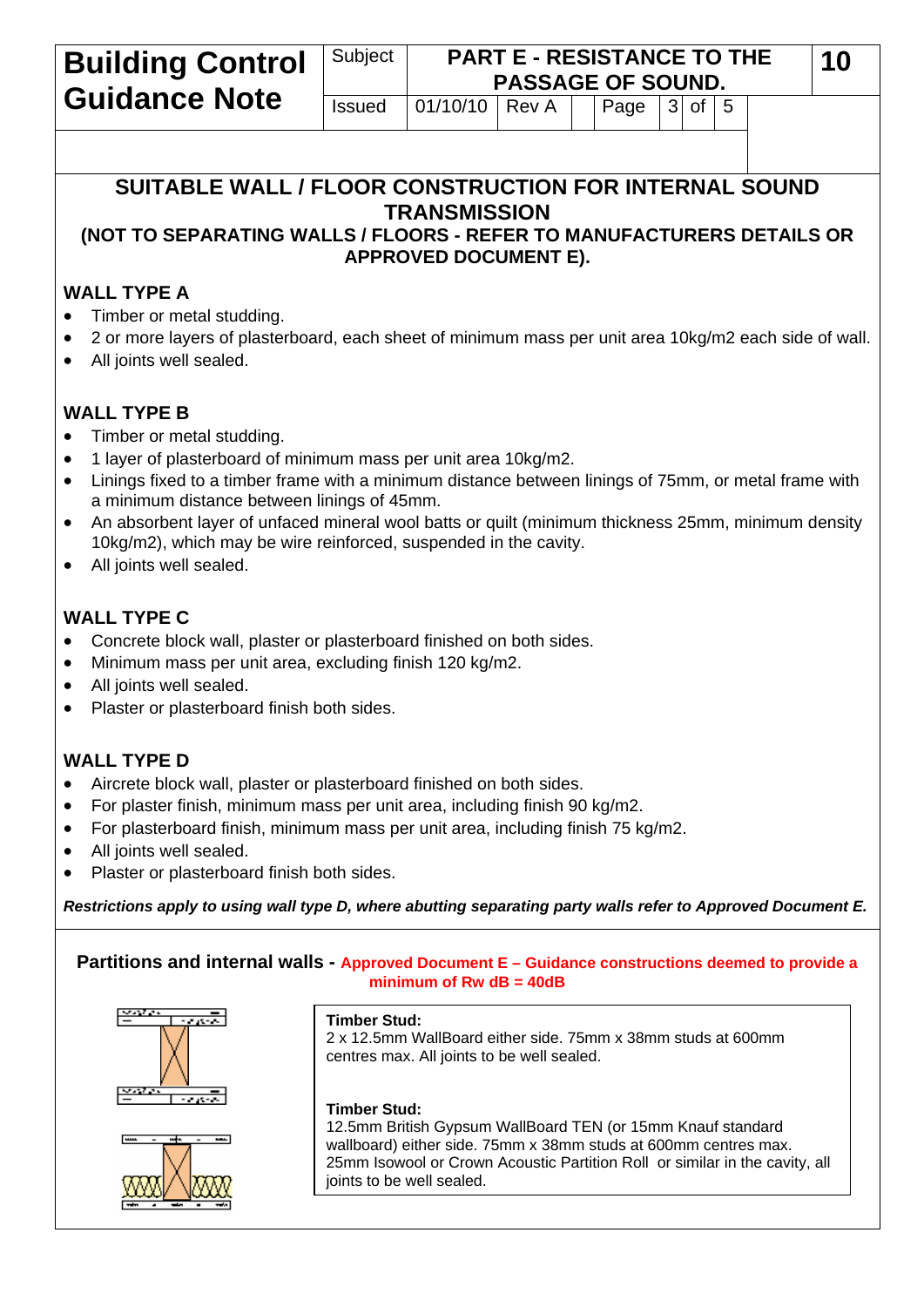#### Subject **PART E - RESISTANCE TO THE PASSAGE OF SOUND. Building Control**  $\vert$  Subject | **PART E - RESISTANCE TO THE** | 10 **Guidance Note** Issued 01/10/10 Rev A Page 4 of 5

# **MID FLOOR CONSTRUCTION (FLOORS IN SAME DWELLING ONLY).**

### **INTERNAL FLOOR TYPE C.**

Timber floor joists, with wood based board, plasterboard ceiling and absorbent material in void.

- Floor of timber or wood based board, minimum mass per unit area 15 kg/m2.
- Ceiling treatment of 1 layer of plasterboard of minimum mass per unit area 10kg/m2, fixed using any normal fixing method.
- An absorbent layer of mineral wool (minimum 100mm thick, minimum density10kg/m2) laid in floor void.
- Fill all gaps around internal floors to avoid air paths between rooms.

### **NOTE**

- Insulation against impact sound can be improved by adding a soft covering (e.g. carpet).
- Electrical cables may need special precautions where covered by insulation consult a qualified electrician.

**Note: The previous `Standard' mid floor construction comprising basic 38mm wide timber joists at 450 / 600 centres, any structurally suitable wood board flooring and ceiling of a single layer of standard plasterboard does not meet the new Building Regulations for sound insulation.** 

Approved Document E – Guidance constructions deemed to provide a minimum of Rw dB = 40dB



Timber joists, engineered I beams or steel joists with floor boarding having a mass of at least 15Kg/m2. Ceiling lined with 12.5mm Wallboard TEN. 100mm Isowool General Purpose roll or similar in the cavity, all joints to be well sealed.

Timber joists, engineered I beams or steel joists with floor boarding having a mass of at least 15Kg/m2. Ceiling lined with a double layer of 12.5mm Wallboard, all joints to be well sealed.

# **IMPORTANT NOTE RE- PLASTERBOARD / CONSTRUCTION.**

Please be aware that to obtain plasterboard of minimum mass per unit area 10kg/m2 to comply with the above construction – you need to check with your relevant plasterboard provider.

- Knauf standard wallboard would have to be 15mm thick to achieve 10kg/m2 (10.2kg/m2 actual) indicated by a Blue E10 on board edges / blue centre line marked with E on board.
- British Gypsum wallboard can be 12.5mm provided you pick their **TEN** board or **FIRELINE** board again indicated with blue markings on TEN board.
- Ordinary wallboard only gives you 8.5kg/m2 and would require 15mm boards to be used.
- *Examples of construction details illustrated in this leaflet are heavily dependent on "GOOD WORKMANSHIP" to achieve maximum effectiveness in sound insulation, so they are therefore NOT guaranteed to meet all requirements.*
- *You can use any other form of construction provided you supply appropriate test data indicating it's compliance with the performance requirements and approval is obtained from your Building Control Surveyor.*